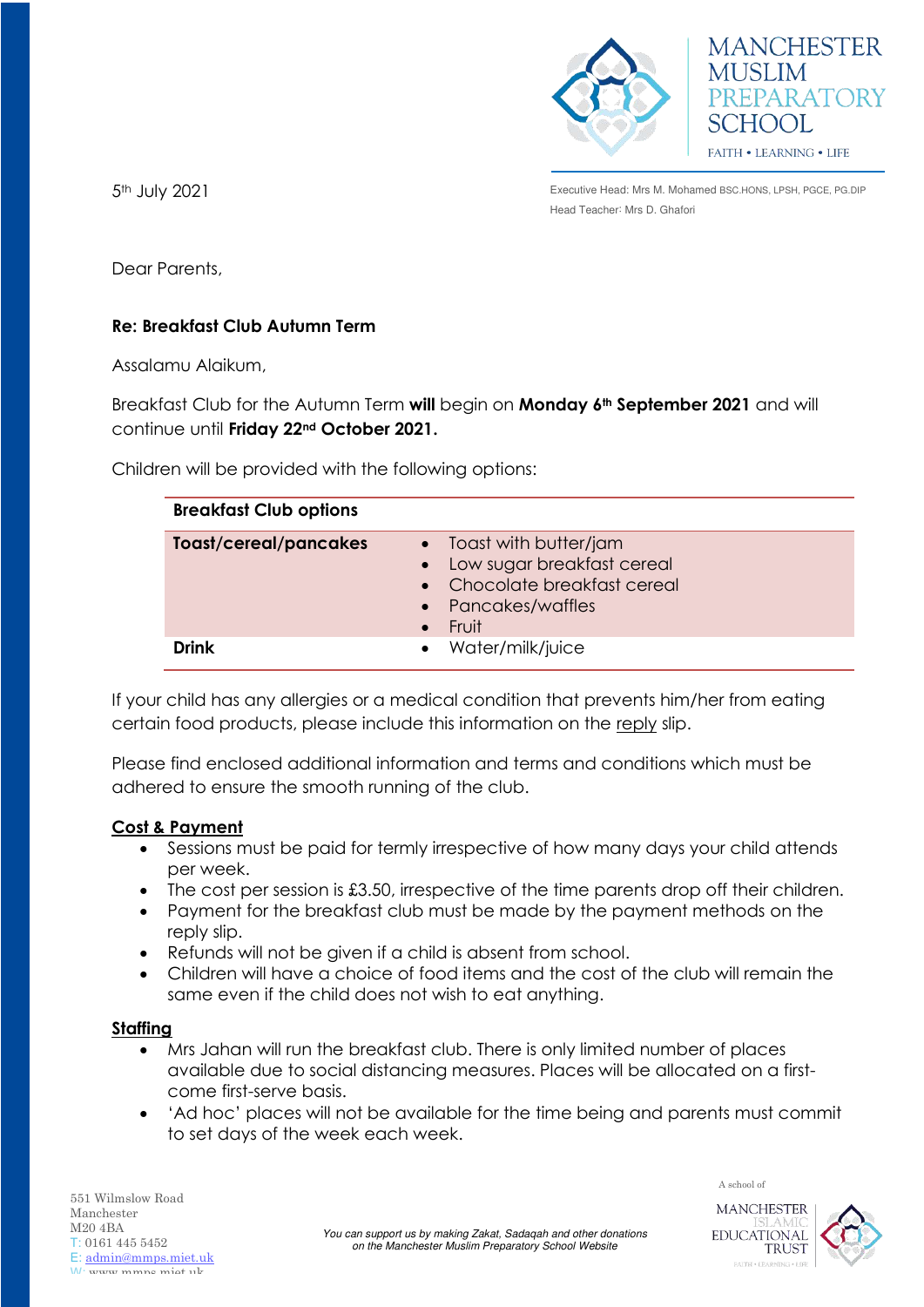



### **Timings**

- Breakfast club will commence at 7.45am.
- Children **must arrive before 8.00am** in order to be in time for breakfast.

### **Entry into the Nursery classroom & handing over**

- Parents must only use the Nursery entrance and hand their child over to a member of the breakfast club staff.
- Parents arriving **earlier than 7.45am** must wait at the gate with their child until the Nursery doors open at 7.45am.
- Parents **must ring the buzzer** at the main entrance of the school to gain entry from 7.45am onwards.

#### **Parking**

 When dropping off children, parents must park appropriately ensuring that they DO NOT PARK on the yellow grid lines. Parents must not block the car park so that all staff can park their cars safely.

#### **In case of an unexpected school closure, e.g. adverse weather conditions**

- The office will inform parents via text message that the school is closed. However, the school cannot guarantee that the message to close the school will reach parents before they set off.
- Any parents who arrive at school when there is a closure are responsible for arranging appropriate supervision for their child.

If you want your child to attend the breakfast club:

- **Please ensure you have emailed the completed reply slip with the correct remittance by Thursday 8th July 2021 to admin@mmps.miet.uk**
- Indicate any medical conditions

# **Precautions to limit the spread of Coronavirus in School**

- Pupils wash hands straight away on entry into nursery.
- Parents must not enter the nursery.
- Pupils must not bring in any items from home.
- Pupils can bring in a named water bottle.
- Bubbles- siblings will sit together; other children will be seated at different tables.
- Tables will be cleaned before and after use.



A school of

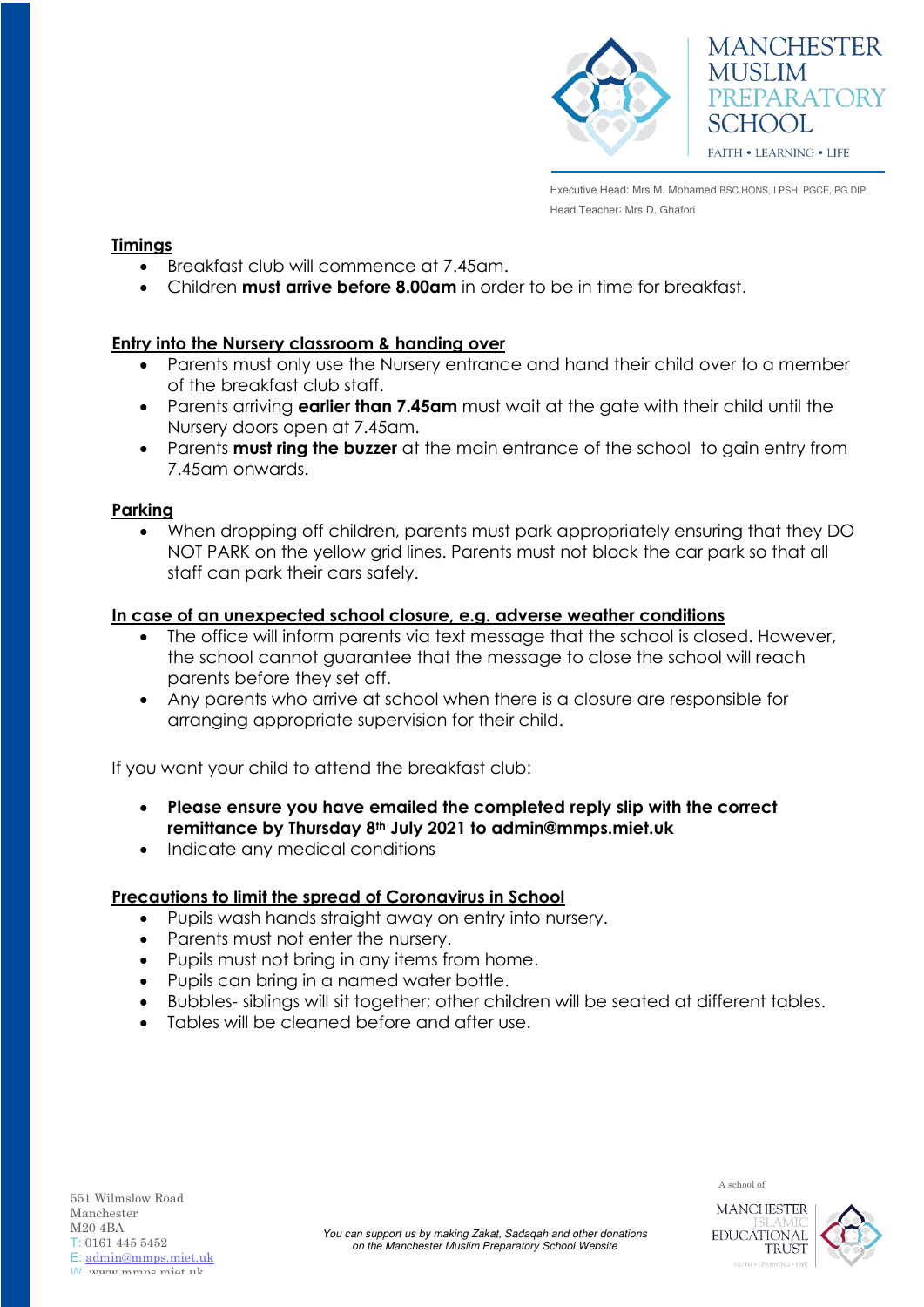

### **Please note the Breakfast Club can only run if a minimum of four full–time pupils sign up.**

Jazak'Allah khair Wasalaam

D. fo for have

D. Ghafori Head Teacher

A school of

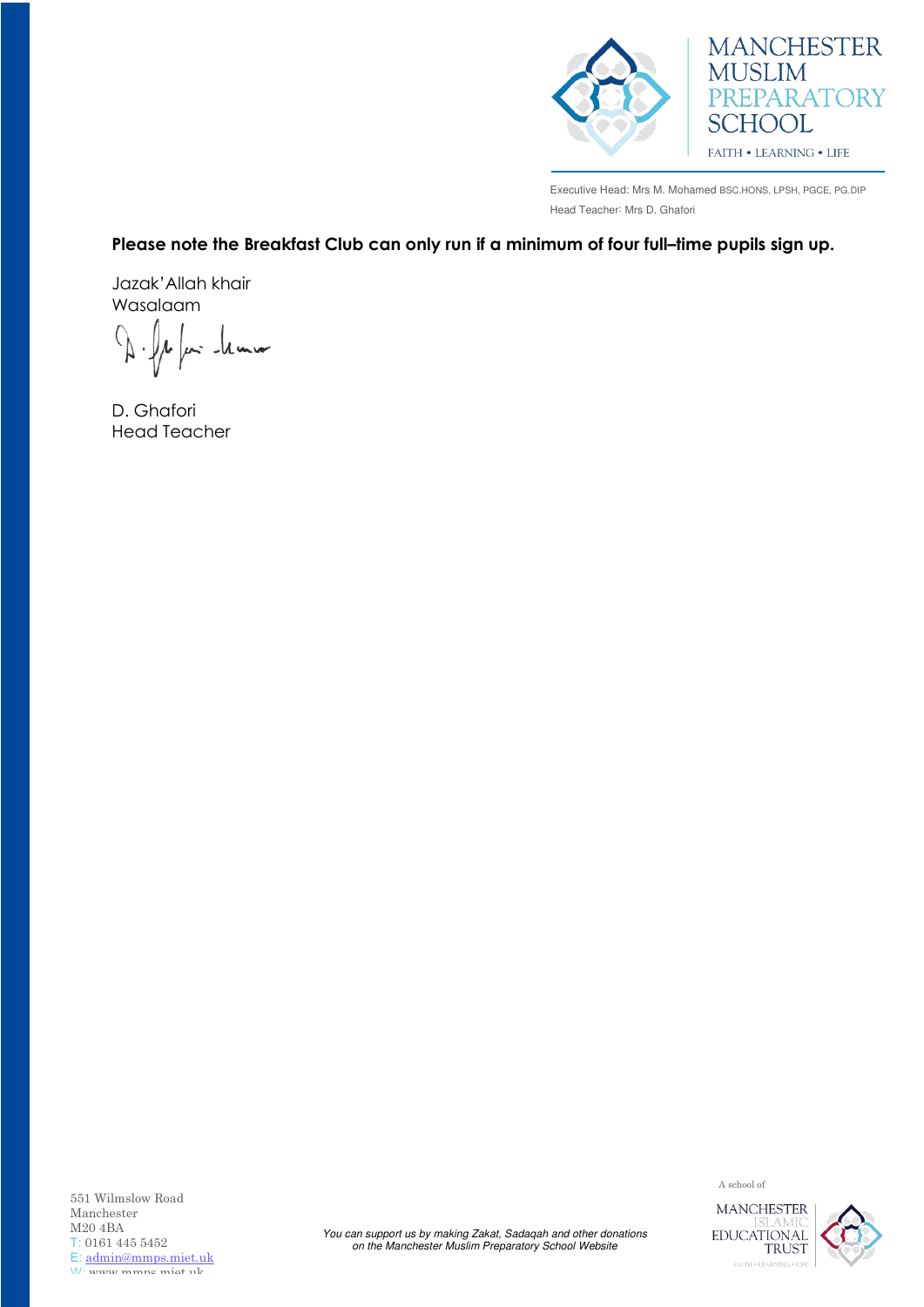

**MANCHESTER** 

PREPARATORY

**MUSLIM** 

SCHOOL

FAITH . LEARNING . LIFE

Breakfast club reply slip for Autumn Term Monday 6<sup>th</sup> September - Friday 22<sup>nd</sup> October 2021

# **This form must be emailed to admin@mmps.miet.uk by Thursday 8th July by 12pm.**

Please tick the days your child will be attending.

The total number of days for Autumn term is 35 days  $x £3.50 = £122.50$  for the total cost.

If your child will only be attending on certain days during each week, please tick the relevant days and complete the table below; each session will cost £3.50 per child.

| Autumn<br>Term | Monday | <b>Tuesday</b> | Wednesday | <b>Thursday</b> | Friday | <b>Number</b><br><b>of</b><br>sessions<br>per<br>week | Total cost for<br>no of days<br>@<br>£3.50<br>per<br>session |
|----------------|--------|----------------|-----------|-----------------|--------|-------------------------------------------------------|--------------------------------------------------------------|
| Child 1        |        |                |           |                 |        |                                                       | £                                                            |
| Child 2        |        |                |           |                 |        |                                                       | £                                                            |
| Child 3        |        |                |           |                 |        |                                                       | £                                                            |
| Total          |        |                |           |                 |        |                                                       | £                                                            |
| cost           |        |                |           |                 |        |                                                       |                                                              |

| has the following medical conditions |  |
|--------------------------------------|--|
|                                      |  |

I have read and agree with the above terms and conditions.

I have made total payment of  $f_{\text{max}}$